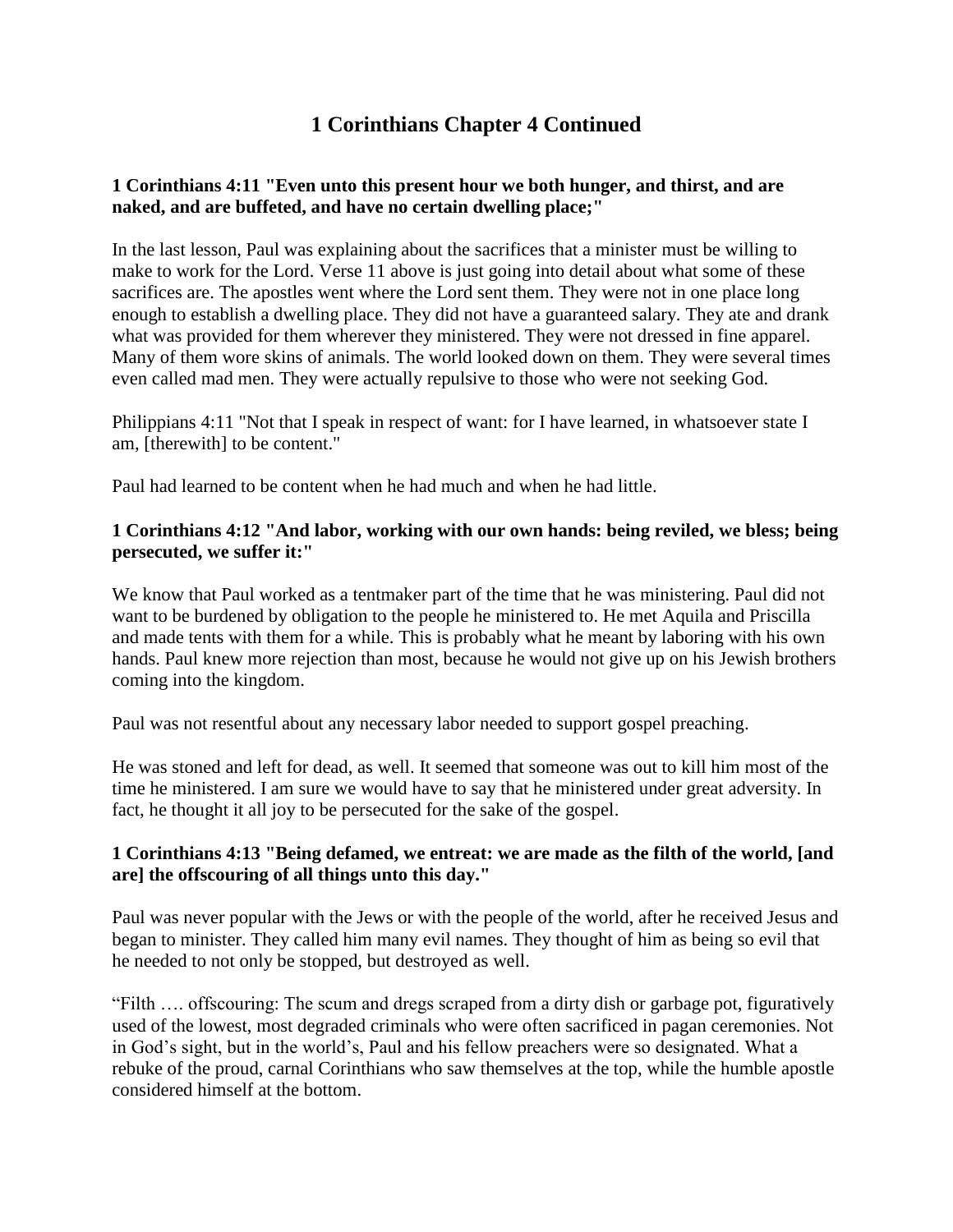### **1 Corinthians 4:14 "I write not these things to shame you, but as my beloved sons I warn [you]."**

Paul would go to any amount of suffering and humiliation to get them into the kingdom of God. Paul is not complaining about the suffering. He is also warning those who come to the Lord, that they might experience the very same problems. Paul had no physical sons, so this is speaking of those who came to Christ by his ministry. Paul counts them as his spiritual sons.

Despite their carnal, even sometimes hateful immaturity, Paul always looked on the Corinthian believers with affection.

## **1 Corinthians 4:15 "For though ye have ten thousand instructors in Christ, yet [have ye] not many fathers: for in Christ Jesus I have begotten you through the gospel."**

Paul is saying here, that these are those who were saved through his ministry. Others may teach them more fully the Word of God, but they began by Paul's ministry. He counts himself as their father. We will find in these letters that Paul wrote that he feels responsible for them, even after he is not preaching there anymore. In fact, this very letter was to straighten out some problems they had in their church.

"Ten thousand instructors": The term actually say "countless tutors," referring by hyperbole to an unlimited number of moral guardians used with children. Only Paul was their spiritual father, hence, no one cared like him.

## **1 Corinthians 4:16 "Wherefore I beseech you, be ye followers of me."**

Some people then, and many people of today, took this Scripture literally and could even be called Paulites. It is a very dangerous thing to choose one penman of the Bible and study just his works. We must read the entire Bible to get a full picture of what it is saying. This was not what Paul wanted at all, as we will see in the next verses. Paul was saying that he had tried to live before them the Christian life, and if he would follow the pattern he had set they would be fine. He was not asking them to worship him.

A bold, but justified exhortation. Spiritual leaders must set an example of Christlikeness to follow.

### **1 Corinthians 4:17 "For this cause have I sent unto you Timothy, who is my beloved son, and faithful in the Lord, who shall bring you into remembrance of my ways which be in Christ, as I teach every where in every church."**

Timothy had been an understudy of Paul. Timothy had been instructed (tutored), in the teachings of Paul about Christ and would perfectly represent him. Timothy in that sense, was an extension of Paul. Notice, it was Paul's ways that Timothy would remind them of. Timothy had been faithful to Paul's teachings.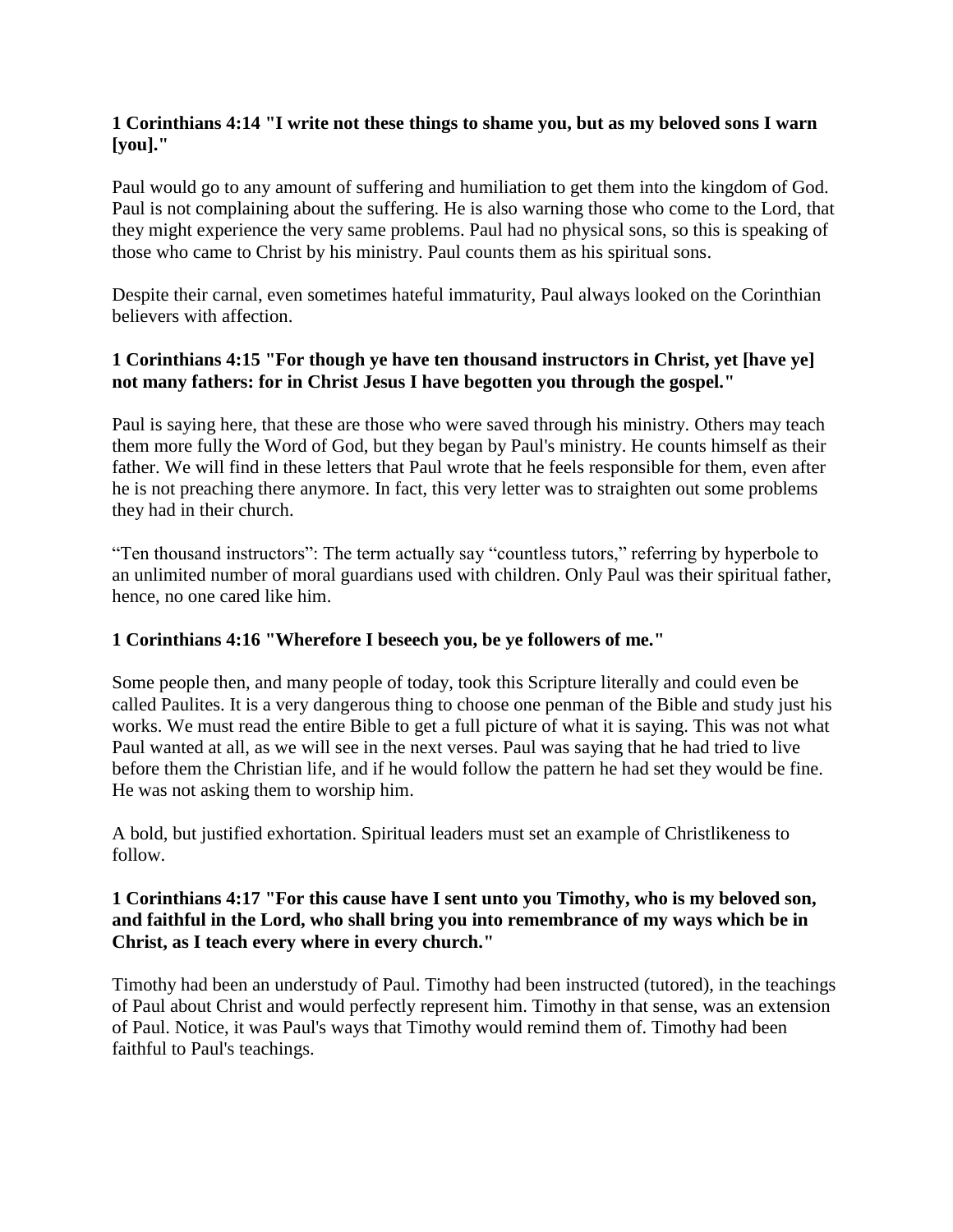Paul could not be in all the churches at once that he had started. There was no one better to carry on the work that Paul had begun here than Timothy. Paul knew that he could trust Timothy to do it his way, and therefore he sent him.

## **1 Corinthians 4:18 "Now some are puffed up, as though I would not come to you."**

It seems that some of the Corinthians thought that Paul just did not want to come there and minister and they were pouting about it. Paul could not come.

## **1 Corinthians 4:19 "But I will come to you shortly, if the Lord will, and will know, not the speech of them which are puffed up, but the power."**

Notice "if the Lord will". We are warned against saying that we will do a certain thing. We do not even know whether we will be living tomorrow, so we cannot say for sure that we will do something tomorrow. You can see from this that Paul did want to come back and minister to them as often as he could. In fact, he came back to Corinth not long after he wrote the second letter to them.

They were arrogant, thinking they would never have to face Paul again. But, if God allowed, he was planning to see them soon. He would not let their proud sinning go unchallenged, for their own sake as well as the gospels. The reality of how much real spiritual power they had would become clear in that confrontation.

This is the first church Paul established, and he was very fond of the people. More than that, he felt responsible for their spiritual growth. He wanted to be sure that they were established on solid doctrine.

## **1 Corinthians 4:20 "For the kingdom of God [is] not in word, but in power."**

For a person to just say they are a Christian is not enough. The Christianity within us must bring results. If we are really a Christian, then we will be fruit bearers. Of course, the real power comes with the baptism of the Holy Spirit. The reason for the Holy Spirit within a person is so that they might have the power to minister effectively. This is not the person's power, but the power of God working within them.

## **1 Corinthians 4:21 "What will ye? shall I come unto you with a rod, or in love, and [in] the spirit of meekness?"**

Paul is saying that he loves them very much as a parent does a child. Parents do not want to punish children, but sometimes it is necessary to help in their training. Paul is saying here, that he prefers to teach them in a loving manner, but he will train them with force if it is necessary. Paul would rather teach them by example, and through his meekness, to turn them back to God.

Spiritual leaders need to use the rod of correction if people persist in sin. The pattern for that correction is illustrated and explained in chapter 5.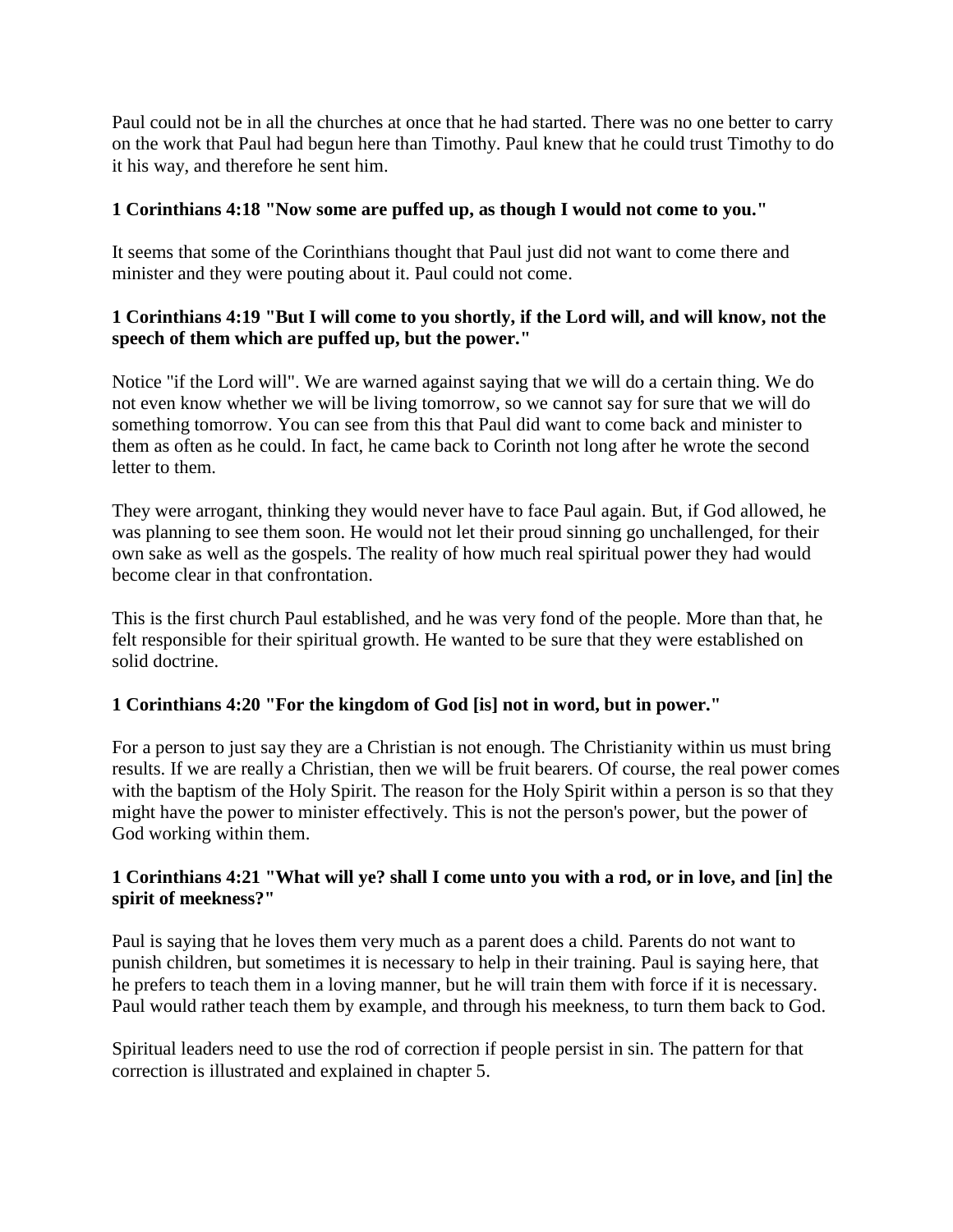The message in this entire lesson seems to be one where a parent (in the spirit), is trying to save his child from much heartache. Paul loves them and wants them to know Christ in the way he knows Him.

# **1 Corinthians Chapter 4 Continued Questions**

- 1. What did Paul say, were the working conditions in verse 11?
- 2. Where did the apostles go?
- 3. Where did they live?
- 4. What did many of them wear?
- 5. What did they have to eat?
- 6. What had Paul learned to do in whatever circumstance he was in?
- 7. Where did Paul's living come from?
- 8. Why did Paul not live of the ministry?
- 9. Why did Paul experience rejection more than most?
- 10. What two people made tents with Paul?
- 11. What adverse circumstances did he minister under most of the time?
- 12. How did Paul feel about the persecutions he endured?
- 13. Why had Paul written these things to them?
- 14. Paul would endure any amount of suffering to get them \_\_\_\_\_\_ \_\_\_\_ \_\_\_\_\_\_.
- 15. What did Paul mean, when he called them his sons?
- 16. What did Paul say, he was to them in verse 15?
- 17. Who did Paul tell them to be followers of in verse 16?
- 18. What did he mean by that statement?
- 19. Who had Paul sent to the Corinthians?
- 20. Why had Paul chosen him for the task?